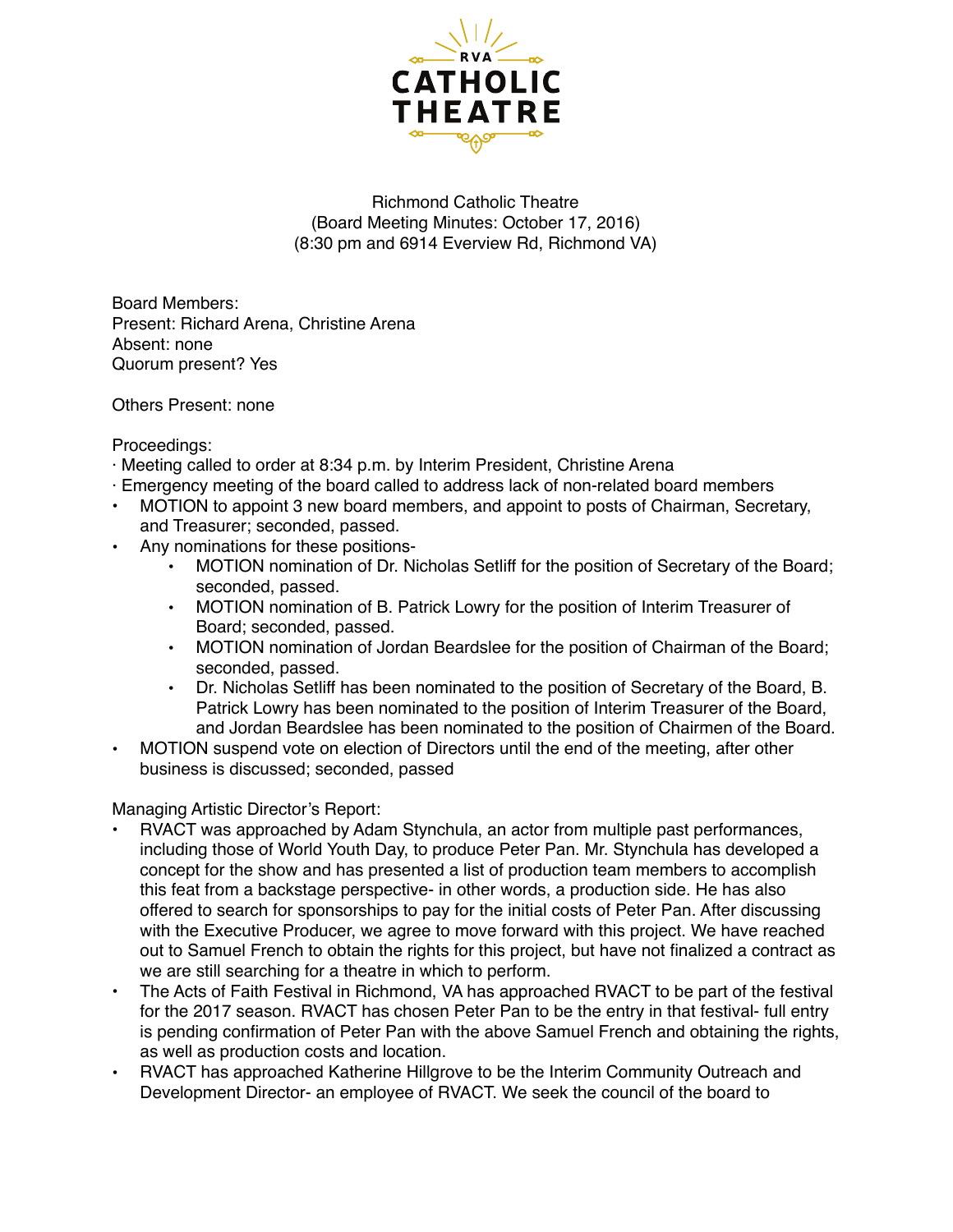determine her salary. We would like to wait to determine the salary for this new position until the first meeting of this newly nominated board.

• As there future potential board members who are unrelated to the current staff/founders of RVACT, upon election of these new board members, RVACT will apply with Non-Profit status with the Internal Revenue Service (IRS) using Form 1023. That is all the Managing Artistic Director has to report-

Executive Producer's Report:

- Upon hearing that Richmond Catholic Theatre had been invited to perform at the 2016 World Youth Day in Krakow, Poland, Richmond Catholic Theatre contracted a film crew, Iceberg Media LLC, to capture the experience with the goal being to produce media (usable by Richmond Catholic Theatre) for promotional value. Richmond Catholic Theatre budgeted about \$8000 in production costs and was able to meet these fundraising goals via online crowdsource funding [\(gofundme.com\)](http://gofundme.com) as well as reaching out to known personal contacts. As of this meeting, Iceberg Media LLC is currently 80% complete with editing the footage, with the remainder being the insertion of audio from Richard and Christine Arena as they retell the experience. By Oct 21, 2016 Iceberg Media LLC produce a preview video for the full length film of Richmond Catholic Theatre's experience in Poland to be used in upcoming event.
- Richard and Christine Arena have been invited by Joseph Lanzilotti, a representative of the St John Paul II Shrine in Washington, DC, to discuss their experience at World Youth Day, as not only a newly married couple in the age of New Evangelization, but also about their experience with Richmond Catholic Theatre and performing in front of an international audience. This will take place on Saturday, October 22, 2016, at the Shrine in Washington, D.C.
- Richmond Catholic Theatre has also been approached to perform in multiple locations throughout the Commonwealth of Virginia, but has not committed to any of the events. This is due to funding and scheduling conflicts.
- Richmond Catholic Theatre has been granted approval for renewal of the rights to perform St. John Paul II's *The Jeweler's Shop: a meditation on the sacrament of matrimony, passing on occasion into a drama*, until October 2017. This approval is dependent upon payment of 200,00 Euro.
- Richmond Catholic Theatre took a non-interest loan from theatre supporter David and Dorothy Hillgrove in the amount of \$3211.49 to support Iceberg Media LLC traveling with Richmond Catholic Theatre to film at World Youth Day. This loan will be repaid by December 31, 2016.
- Richmond Catholic Theatre entered into a contractual agreement with Iceberg Media LLC in order to bring them to Poland to film Richmond Catholic Theatre's performances and experience of World Youth Day. The term of this contract include, morality clause, purpose for travel to Poland with Richmond Catholic Theatre, terms of work, fee, contingencies, and deadlines with deliverables. One of terms of the contract was regarding post-production costs covered by Richmond Catholic Theatre. Iceberg Media, LLC elected to use almost \$2000 of the post production costs for upfront equipment purchases. Iceberg Media LLC also elected to crowdsource fundraise the personal trips planned around the business trip with Richmond Catholic Theatre. The deadline for the deliverable was agreed upon to be 120 days from signing off the contract. The contract was signed on July 19, 2016, making the deadline October 19, 2016.
- Richmond Catholic Theatre paid the costs for housing, Festival registration, as well as registration and housing for the personal guest of one, James Grey Walters, who traveled with Iceberg Media LLC as a private citizen. The total costs deducted from original \$8000 is \$1700.61. This does not include the \$244 in upfront costs paid by Richmond Catholic Theatre to cover the personal guest of James Grey Walters. This amount is separate from Iceberg